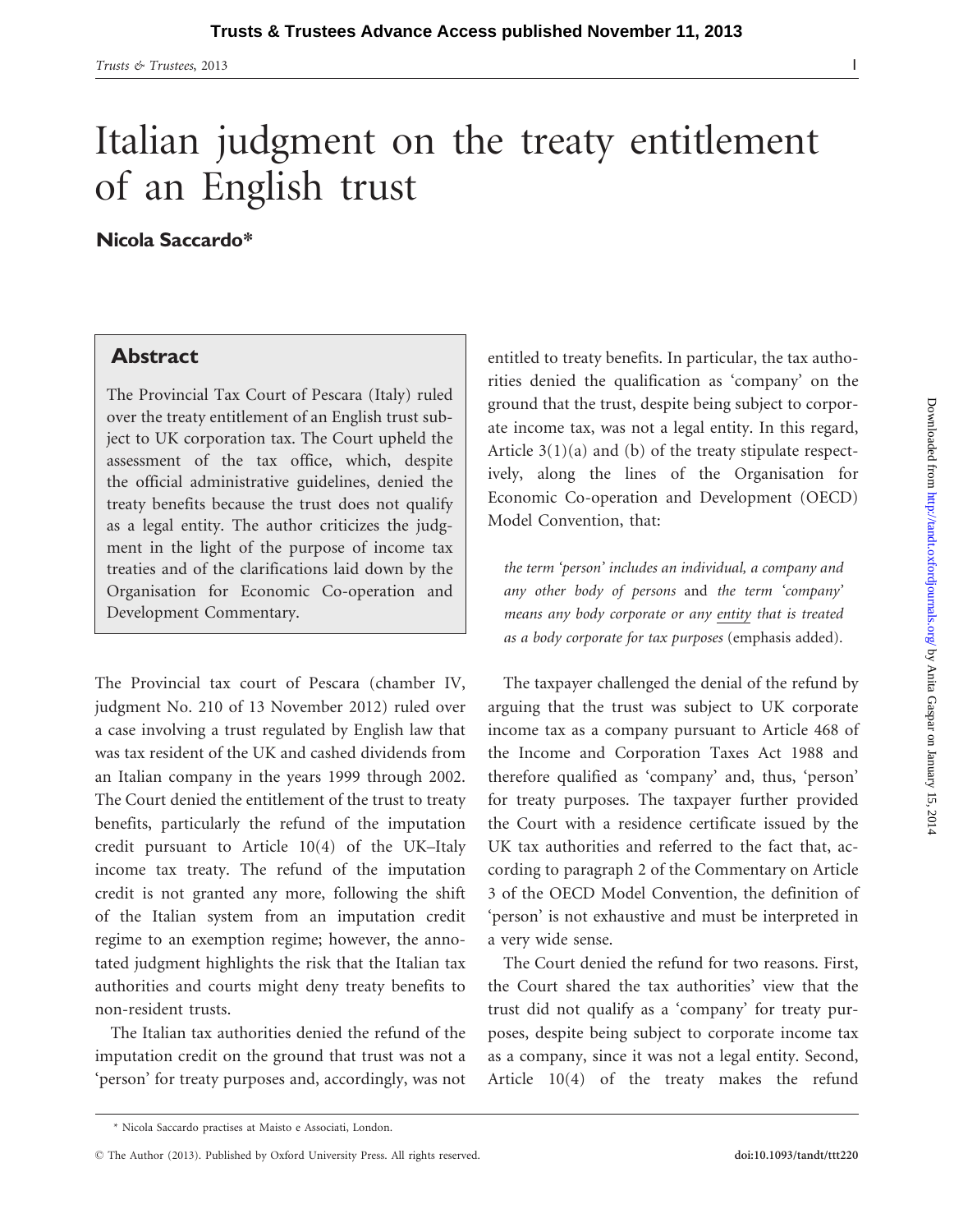conditional upon the fact that the dividends, as well as the refund, be subject to tax, whilst the taxpayer did not prove the effective payment of any UK taxes on the dividends.

The Court shared the tax authorities' view that the trust did not qualify as a 'company' for treaty purposes, despite being subject to corporate income tax as a company, since it was not a legal entity

The judgment of the Court is to be strongly criticized to the extent that the qualification of the trust as 'company' was denied due to the lack of legal personality.

In this regard, paragraph 3 of the Commentary on Article 3 of the OECD Model Convention states that, in addition to body corporates, the term company:

covers any other taxable unit that is treated as a body corporate according to the tax laws of the Contracting State in which it is organised (emphasis added).

The use of the words 'taxable unit', instead of 'entity' (used in Article 3 of the OECD Model Convention), is meant to clarify that a 'company' is deemed to exist whenever the tax legislation provides for a taxable unit, treated as a body corporate for tax purposes, even if such taxable unit is not a legal entity.

The use of the words 'taxable unit', instead of 'entity' (used in Article 3 of the OECD Model Convention), is meant to clarify that a 'company'is deemed to exist whenever the taxlegislation provides for a taxable unit, treated as a body corporate for tax purposes, even if such taxable unit is not a legal entity

The clarification of the Commentary is consistent with the purpose of income tax treaties of eliminating double taxation. Indeed, in the light of such purpose, the fact that the trust is not a legal entity is immaterial and the qualification as 'company' depends only on the corporate income tax regime of the trust.

Furthermore, the qualification of trusts as 'persons' is explicitly recognized by paragraph 6.10 of the Commentary on Article 1 of the OECD Model Convention, dealing with Collective Investment Vehicles in the form of trusts. In fact, such paragraph stipulates that:

... in some countries where the CIV is commonly established in the form of a trust, either the trust itself, or the trustees acting collectively in their capacity as such, is treated as a taxpayer or a person for domestic tax law purposes. In view of the wide meaning to be given to the term 'person', the fact that the tax law of the country where such a CIV is established would treat it as a taxpayer would be indicative that the CIV is a 'person' for treaty purposes. ... (emphasis added).

The quoted paragraph confirms that the qualification of a trust as a taxable person triggers by itself the treaty qualification as 'person', notwithstanding the lack of legal personality of the trust. Particularly, the trust will qualify as 'company' if it is subject to corporate income tax, or as a 'person' other than a 'company' if it is subject to income tax.

The position of the tax authorities in the reported case law conflicts with the approach set out in their official administrative guidelines. Indeed, in the Circular letter No. 48 of 8 August 2007, they took the view, in relation to Italian resident trusts, that 'since trusts are taxable persons for Italian corporate income tax, they qualify as ''persons'' for treaty purposes'. It is hoped that the tax authorities will stick to the approach laid down in the official guidelines also in relation to nonresident trusts

Finally, the position of the tax authorities in the reported case law conflicts with the approach set out in their official administrative guidelines. Indeed, in the Circular letter No. 48 of 8 August 2007, they took the